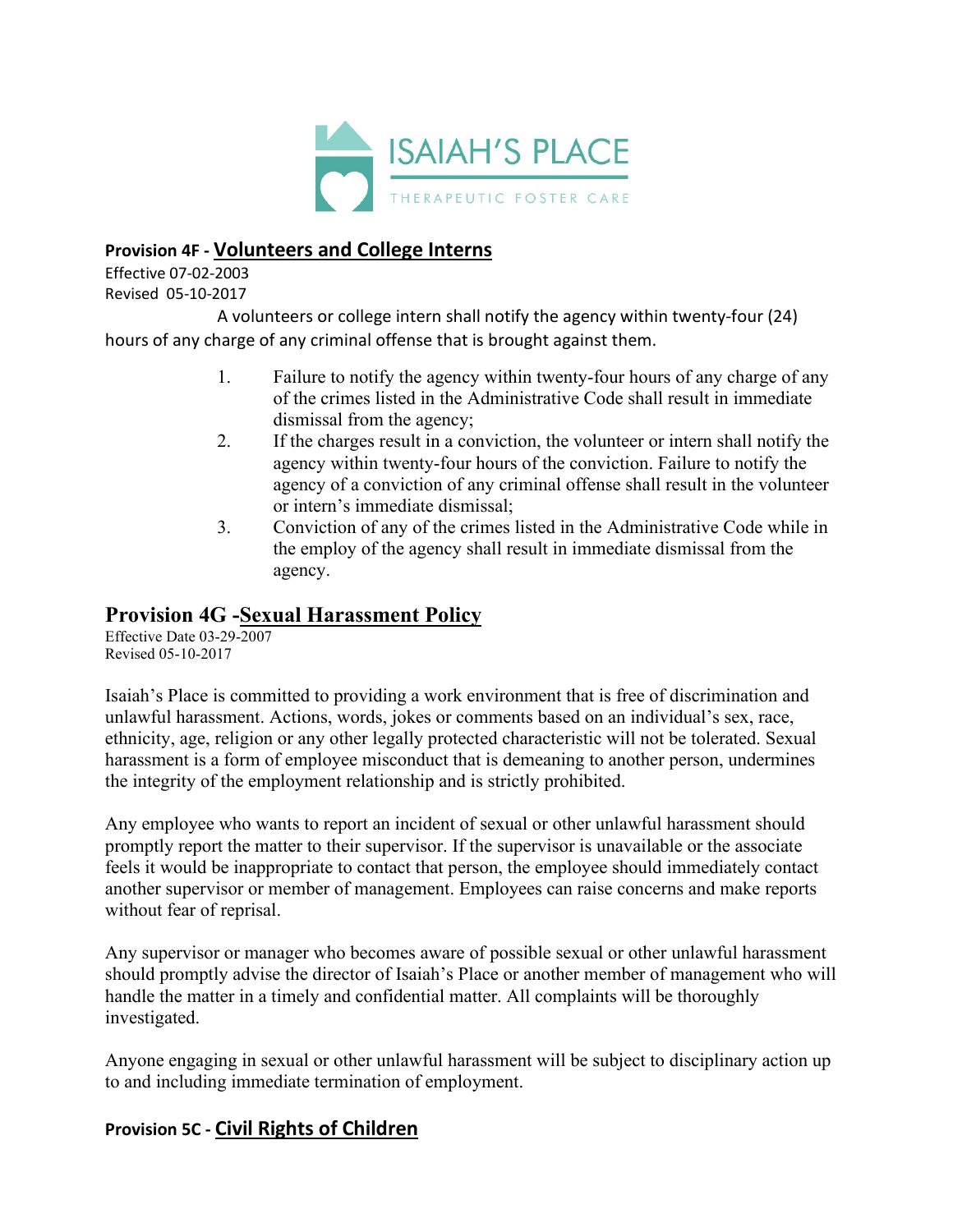Effective Date: 07-02-2003 Revised 05-10-2017

The agency shall ensure that the civil rights of all children placed with the agency including, but not limited to, teenage mothers, are not infringed. In order to ensure this protection to all children, including but not limited to teenage mothers, the agency will inform the child's custodial agency if it is informed that the child feels that his or her civil rights have been violated and ask that agency to proceed accordingly.

For each child placed with the agency, the following rights shall in no way be violated:

- 1. Protection against unlawful discrimination on the basis of race, color, religion, disability, age, gender and national origin.
- 2. The right to enjoy freedom of thought, conscience, and religion; or to abstain from the practice of religion
- 3. The right to reasonable enjoyment of privacy;
- 4. The right to have his or her opinions heard and be included, to the greatest extent possible, when any decisions are being made affecting his or her life;
- 5. The right to receive appropriate and reasonable adult guidance, support and supervision;
- 6. The right to be free from physical abuse and inhumane treatment;
- 7. The right to be protected from all forms of sexual exploitation;
- 8. The right to receive adequate and appropriate medical care;
- 9. The right to receive adequate and appropriate food, clothing, and housing.
- 10. The right to his own money and personal property in accordance with the child's service or case plan;
- 11. The right to live in clean, safe surroundings;
- 12. The right to participate in an appropriate educational program;
- 13. The right to communicate with family, friends and "significant others" from whom he is living apart, in accordance with the child's service or case plan;
- 14. The right to be taught to fulfill appropriate responsibilities to himself and to others.
- 15. Opportunities to develop emotionally, socially, physically, educationally, and spiritually in a nurturing environment.
- 16. Information about the reasons for their placement and help in developing an explanation of their situation to others without unnecessary erosion of self esteem.
- 17. Help in dealing with the effects of separation, counseling.
- 18. Adequate care and supervision.
- 19. Regular/emergency contact with caseworker and other persons providing service.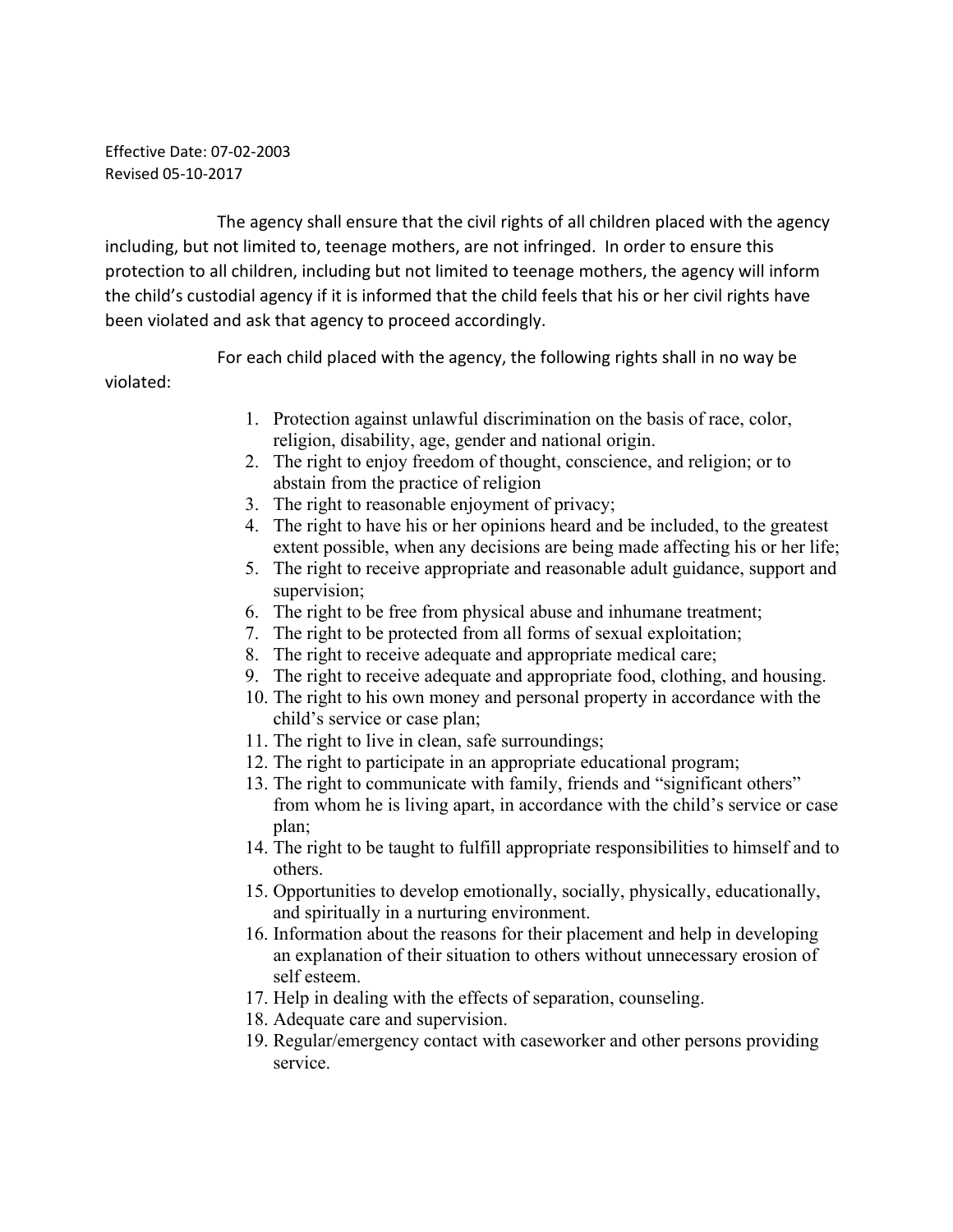## **Provision 5G - Disciplinary Policy**

Effective 07-02-2003 Revised 05-10-2017

In accordance with Ohio Administrative Code, no child shall be disciplined through use of restraints. Isaiah's Place is a no restraint agency and parents are trained in deescalation techniques. Other methods of discipline such as time out, grounding, or taking away of privileges may be used. In no circumstance shall corporal punishment be used to discipline a child. In all instances, chemical and mechanical restraints shall be prohibited as a means for disciplining a child in care.

In accordance with Administrative Code a foster caregiver shall:

- 1. Treat each foster child with kindness, consistency, and respect.
- 2. In no way discriminate in providing care and supervision to foster children on the basis of age, race, sex, religion, color, or national origin.
- 3. Provide humane, instructive discipline appropriate to the age and functioning level of a foster child;
- 4. Disciplinary methods shall stress praise and encouragement for desired behavior rather than punishment;

All rules and expectations made by a foster caregiver shall be explained to a foster child in a manner appropriate to the child's age and understanding during the child's initial orientation and prior to any disciplinary action for violations of such rules;

- 5. A foster child shall not be punished for actions over which the child has no control;
- 6. A foster child shall not be punished for bed-wetting or in the course of toilet training activities;
- 7. A foster caregiver shall not subject a foster child to verbal abuse or swearing; to derogatory remarks about foster children, their families, their races, their religion, their sex, their color or their national origin; or to threats of physical violence or removal from the foster home.
- 8. A foster caregiver shall not use any of the following practices for a foster child:
	- 1. Physical hitting or any type of physical punishment inflicted in any manner upon the body such as spanking, paddling, punching, shaking, biting, hair pulling, pinching, or rough handling.
	- 2. Physically strenuous work or exercises, when used as a means of punishment.
	- 3. Requiring or forcing a foster child to take an uncomfortable position, such as squatting or bending. or requiring a foster child to repeat physical movements when used as a means of punishment.
	- 4. Denial of social or recreational activities for excessive or prolonged periods of time, as defined by the agency as follows:

a) Age 0-2 years - more than 5 minutes.

b) Age 2-5 years - more than 15 minutes.

c) Age 5-10 years - more than one day.